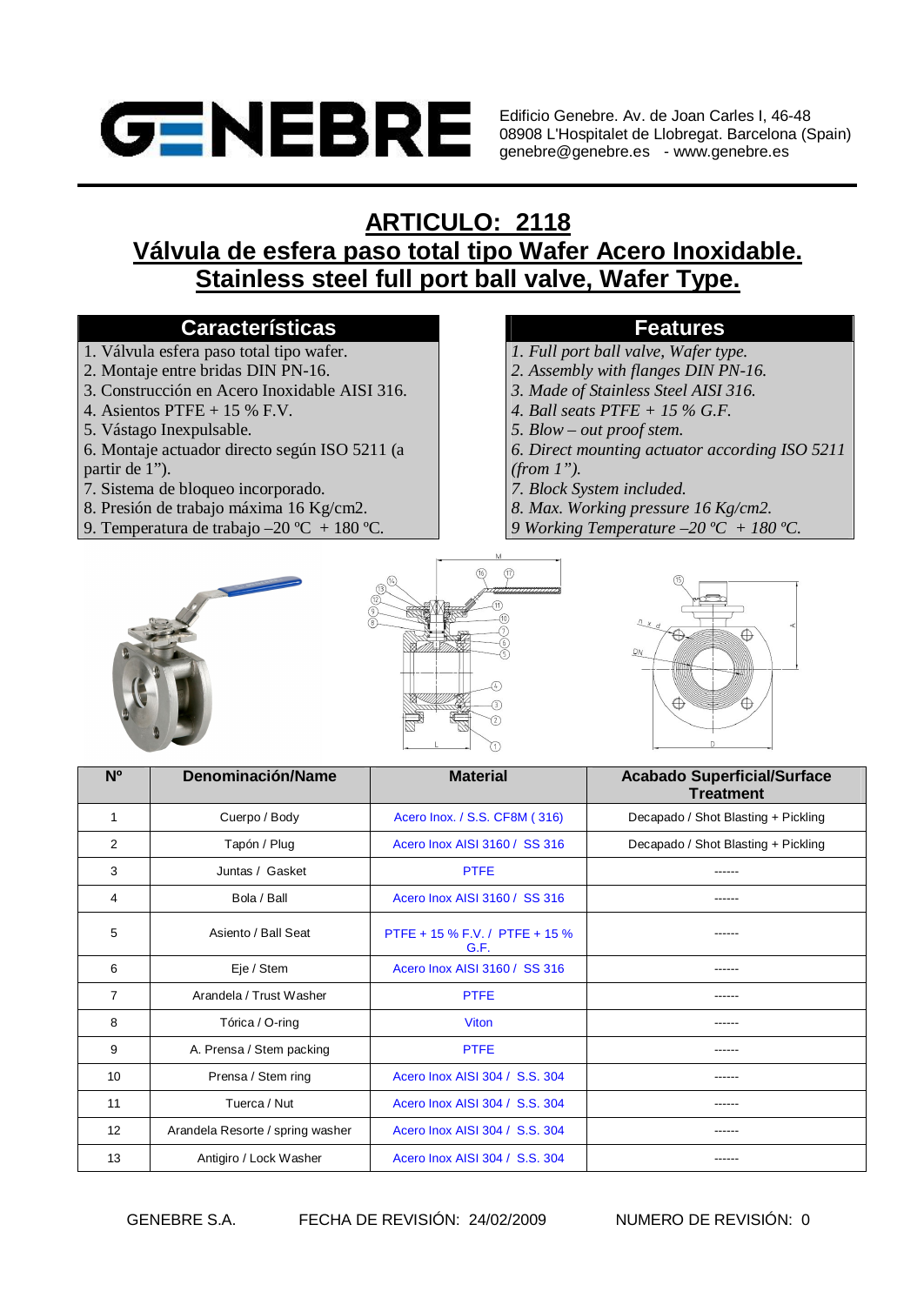# **GENEBRE**

Edificio Genebre. Av. de Joan Carles I, 46-48 08908 L'Hospitalet de Llobregat. Barcelona (Spain) genebre@genebre.es - www.genebre.es

| Ν° | Denominación/Name     | <b>Material</b>                | <b>Acabado Superficial/Surface</b><br><b>Treatment</b> |
|----|-----------------------|--------------------------------|--------------------------------------------------------|
| 14 | Arandela / Washer     | Acero Inox AISI 304 / S.S. 304 | ------                                                 |
| 15 | Tope / Stop Pin       | Acero Inox AISI 304 / S.S. 304 | ------                                                 |
| 16 | Maneta / Handle       | Acero Inox AISI 304 / S.S. 304 | ------                                                 |
| 17 | Funda / Plastic Cover | Vvnil                          |                                                        |

### Detalle de la zona de Eje */ Stem detail*



Antigiro / *Lock Washer*: Previene el desajuste de la tuerca del eje en elevados ciclos de maniobra / *Prevents unthreading of stem nut in high cycle automation applications.*

Arandela Belleville / *Belleville Washer:* Las arandelas belleville proporcionan una carga constante sobre el prensa asegurando un cierre firme en variaciones de condiciones de trabajo. / *Standard belleville washers provide constant " live load " on the stem seals, assuring a tight seal even varying service parameters.*

### **DIMENSIONES GENERALES / GENERAL DIMENSIONS**

| <b>Ref</b> | Medida/<br><b>Dimensiones/Dimensions (mm)</b><br><b>Assembly</b> |           |                                |     |     | <b>Peso/Weight</b> |     |        |
|------------|------------------------------------------------------------------|-----------|--------------------------------|-----|-----|--------------------|-----|--------|
|            | <b>Size</b>                                                      | <b>PN</b> | <b>Holes</b><br>$n \times d$ ) | ØD  | A   |                    | M   | (Kg)   |
| 211804     | 1/2"                                                             | 16        | $4 \times M12$                 | 95  | 80  | 36                 | 150 | 1,700  |
| 211805     | 3/4"                                                             | 16        | $4 \times M12$                 | 105 | 85  | 38                 | 150 | 1,900  |
| 211806     | 1"                                                               | 16        | $4 \times M12$                 | 115 | 95  | 50                 | 170 | 2,500  |
| 211807     | $1\frac{1}{4}$                                                   | 16        | $4 \times M16$                 | 140 | 100 | 53                 | 170 | 3,500  |
| 211808     | $1\frac{1}{2}$                                                   | 16        | $4 \times M16$                 | 150 | 105 | 65                 | 210 | 4,350  |
| 211809     | 2"                                                               | 16        | $4 \times M16$                 | 165 | 115 | 78                 | 210 | 5,450  |
| 2118 10    | $2\frac{1}{2}$ "                                                 | 16        | $4 \times M16$                 | 185 | 130 | 98                 | 260 | 7,800  |
| 2118 11    | 3"                                                               | 16        | 8 x M16                        | 200 | 145 | 118                | 260 | 10,300 |
| 2118 12    | 4"                                                               | 16        | 8 x M16                        | 220 | 175 | 140                | 260 | 18,000 |